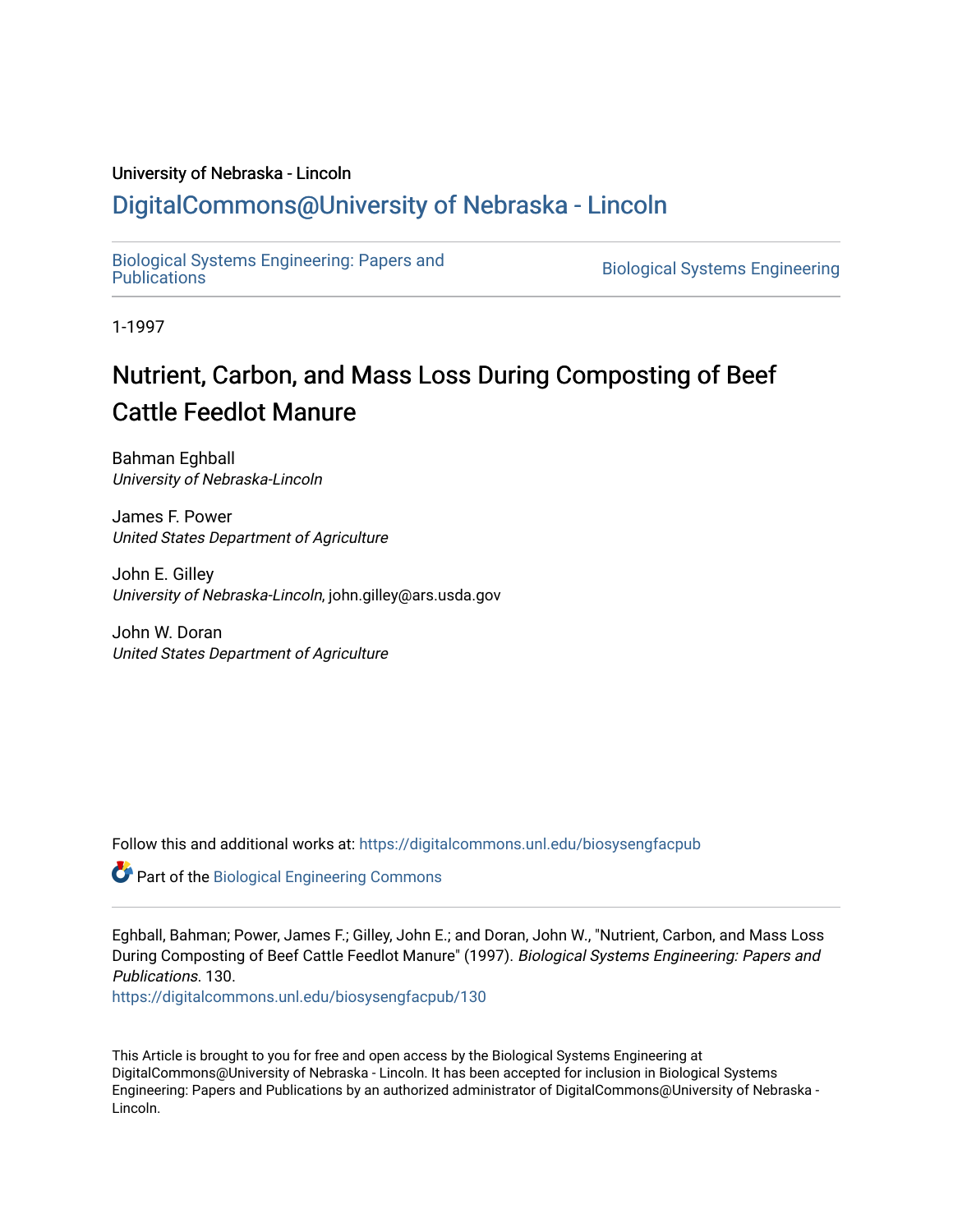## Waste Management

## Nutrient, Carbon, and Mass Loss during Composting of Beef Cattle Feedlot Manure

Bahman Eghball,\* James F. Power, John E. Gilley, and John W. Doran

#### ABSTRACT

Quantification of nutrient and mass loss during composting is needed to understand the composting process, to implement methods for nutrient conservation, and to reduce potential adverse environmental impact. Beef cattle feedlot manure was composted in a windrow on an open concrete area in 1992, 1993, and 1994 to determine the amounts of nutrient, C, and mass loss during composting. The area was enclosed on all sides with a 0.2 m high metal sheet to direct runoff to a fiberglass tank (4000 L) during rainfall. Nutrients in runoff represented combined runoff and leaching losses. Nutrients, C, and massloss during composting was determined by the difference between the amounts at the beginning and at the end of the composting. Nitrogen loss during composting ranged from 19 to 42% and was related to the initial manure N content. Ammonia volatilization (calculated by difference) accounted for  $>92\%$  of the N loss whereas combined runoff nitrate and ammonium loss was <0.5%. Mass loss was relatively low  $(15-20\%)$  while C loss ranged from 46 to 62% and was basically all through bio-oxidation. Phosphorus runoff loss, the main mechanism for Ploss, was low  $\left(\langle 2\% \right)$ . Manure N/P ratio decreased during composting, indicating a greater soil P buildup potential with compost application. Potassium and Na losses in runoff were high  $($  >6.5% each) in 1992 and 1993; they were low  $(2\%$  each) in 1994 due to fewer rainfall. Calcium and Mg losses were <6% each year. Nutrient and salt loss during composting resulted in reduced electrical conductivity of the composted manure. Ammonium and P concentrations in runoff would create surface water pollution if runoff was not diluted with fresh water.

BOUT 11 million head of cattle and calves are on feed  $\mathbf A$  at any time in the USA (USDA, 1993). About two-thirds of the beef cattle feeding in the USA occurs in Nebraska, Texas, Kansas, Iowa, and Colorado. More than 80% of the fed cattle are produced in feedlots of more than 1000 head capacity (Eghball and Power, 1994). Feeder cattle weighing 230 to 320 kg are normally purchased by or consigned to the feedlot operator, placed on high energy feed for 100 to 180 d, and slaughtered at 450 to 550 kg. Manure is normally cleaned from beef feedlots when animals are marketed or once each year. Manure collected from feedlot is somewhat stable since it has been on the feedlot surface for a long period of time. Typically, in the central and southern Great Plains, manure scraped from beef feedlots becomes mixed with as much as 50% soil and has lost about 50% of its original N content (Eghball and Power, 1994). About 26.4 million Mg of manure is collected annually from all feedlots in the USA. Nitrogen, P, and K in the feedlot manure, if all collected and utilized, would have a value of \$461 million (Eghball and Power, 1994).

Composting manure is a useful method of producing a stabilized product that can be stored or spread with little odor, pathogens, weed seeds, or fly breeding potential (Sweeten, 1988). Composted manure can be applied to soil as an odorless and relatively dry source of nutrients compared with noncomposted manure. Another advantage of composting is improved handling characteristics of manure by reducing volume and weight (Willson and Hummel, 1975). Decomposition of manure occurs through biological action and spontaneous chemical reactions. The initial chemical and biological composition of manure is a function of ration fed, animal age, type of feedlot, and other factors that can influence manure production and decomposition.

In composting, N loss through volatilization can be a major problem. The main factors influencing gaseous N loss are total N content of material, temperature, high  $pH$  ( $>8$ ), and turning (Martins and Dewes, 1992). In a constant temperature/humidity chamber, ammonia volatilization during composting of cattle manure resulted in a 35% decrease in ammonium-N content but total N content was not significantly changed (Stone et al., 1975). Hansen et al. (1993) reported ammonia loss during composting of poultry manure in reactor vessels to be three times greater with a C/N ratio of 15 compared with 20. In composting mixtures of straw and various kinds of liquid manure (swine, poultry, and cattle) in containers, between 46.8 and 77.4% of the initial N was lost, primarily as ammonia with a small amount  $(5\%)$  as NO<sub>x</sub> (Martins and Dewes, 1992). Nitrogen loss during composting of a sewage sludge-straw mixture resulted primarily from ammonia volatilization (Witter and Lopez-Real, 1988). In the initial stages of composting, the N loss amounted to 16 to 29% of the initial N content, whereas it was  $>60\%$  when composting a limeconditioned sludge with higher initial N content. Compared to fresh manure , 3-mo stabilized farmyard manure had significantly greater concentrations of total N, watersoluble substances, and lignin, and less organic C, lipid, and hemicellulose, as well as a lower C/N ratio (Levi-Minzi et al., 1986).

Nitrogen can also be lost from manure in runoff and by nitrate leaching during composting. Relative quantities of N lost by these processes are controlled mainly by site-specific conditions. Ott et al. (1983) found high K loss (28%) during composting of farmyard manure through leaching, while nitrate concentration in the leachate was low enough (8 mg  $NO<sub>3</sub>-N kg<sup>-1</sup>$ ) not to create an environmental problem. Since N losses are less than the reduction in volatile solids due to bio-oxidation, total N concentration during composting usually increases.

B. Eghball, Dep. of Agronomy, J.F. Power, J.E. Gilley, and J.W. Doran, USDA-ARS, Univ. of Nebraska, Lincoln, NE 68583. Contribution of the USDA-ARS in cooperation with the Nebraska Agric. Exp. Stn., Lincoln, NE, as paper no. 11208. Received 31 July 1995. \*Corresponding author (beghball@unlinfo.unl.edu).

Published in J. Environ. Qual. 26:189-193 (1997).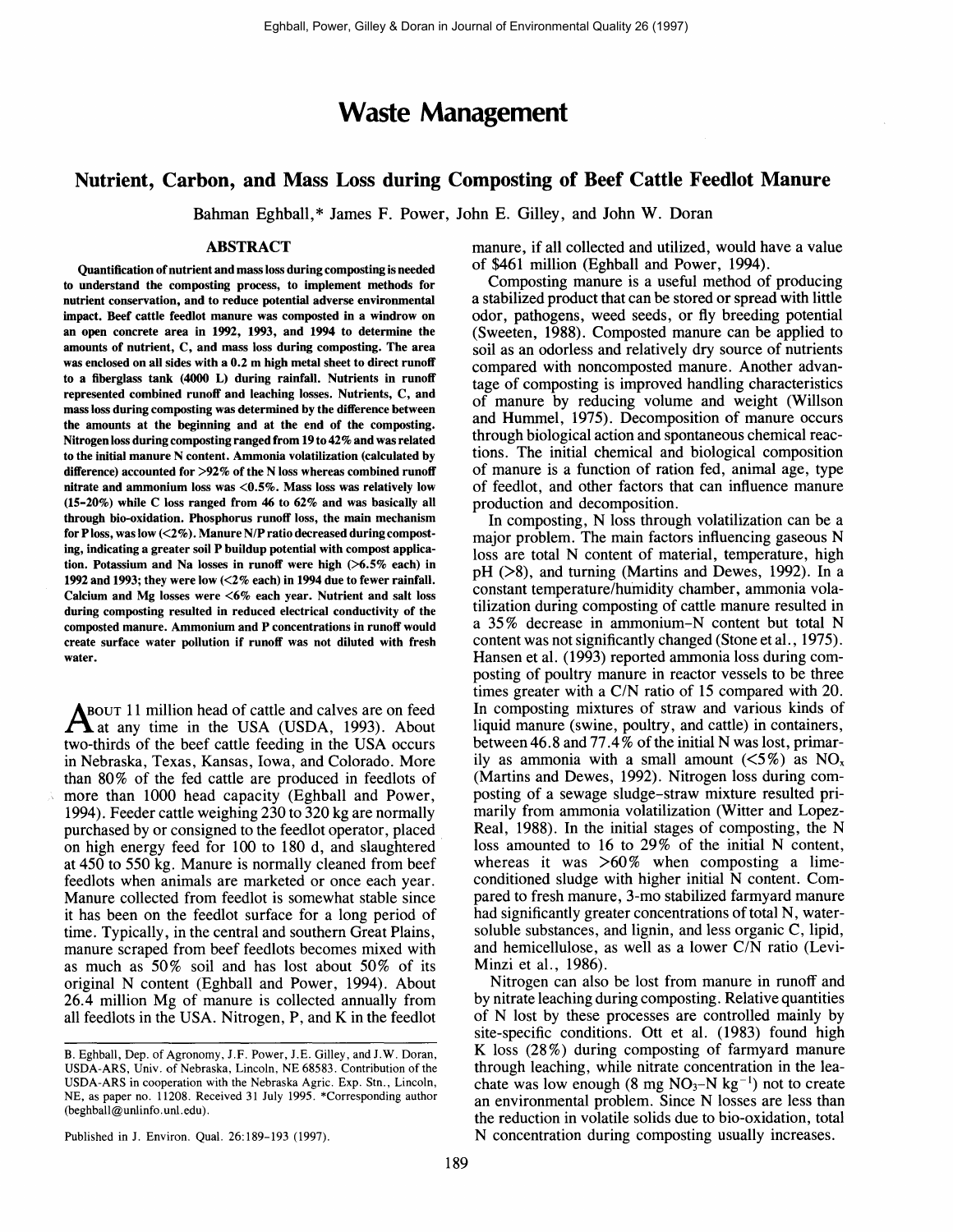Nutrient loss, specifically  $N$ ,  $P$ , and  $K$  losses, reduces potential of compost as a plant nutrient source. Quantification of amount of nutrient and mass loss during composting in field conditions is important to understanding the composting process and implementing methods for conservation of nutrients to reduce potential adverse environmental impacts. Total and runoff loss of nutrient, carbon, and mass during composting of beef cattle feedlot manure has not been quantified. The objective of this study was to determine the amount of nutrient, carbon, and mass loss during composting of beef feedlot manure under field conditions.

#### MATERIALS AND METHODS

Beef cattle feedlot manure was composted in a windrow on a concrete area at the University of Nebraska Agricultural Research and Development Center near Mead in the summers of 1992, 1993, and 1994. Manure was collected from an unpaved feedlot with a concrete apron behind the feed bunks. Manure was composted in a windrow 3 m wide, 10 m long, and 1 m high each year. The compost area was enclosed on all sides with a 0.2-m high metal sheet to drain the runoff and leachate to a fiberglass tank (4000-L capacity) through drainage pipes. The amount of runoff and leachate were measured volumetrically and a representative samplewas taken for chemical analysis within24 h of each rainfall. Sampleswere analyzed for electrical conductivity, pH, dry matter, nitrate, ammonium, total Kjeldhal N, soluble P, and total P, K, Na, Mg, and Ca. A rain gauge was placed near the compost site to determine the amount of rainfall for each event and a sample of rain water was collected for the above chemical properties in 1992. Because nutrient concentration of rain water was not significant, we did not collect rain samples in 1993 and 1994. Dry weight of the material being composted was determined at the beginning and at the end of the process. The manure was analyzed both before and after composting for total N, C, P, K, Na, Ca, Mg, and  $NO<sub>3</sub>-N$ , NH<sub>4</sub>-N, pH, EC, available P (Bray and Kurtz no. 1), and ash content. Total amounts of mass and nutrient lost during composting were determined by the difference between the amounts at the beginning and at the end of the composting period. The amount of manure and nutrient loss by runoff was determined by measuring amounts in the water collected. Because leaching was eliminated, mass of materials collected in the tank would represent potential loss by both runoff and leaching.

A model-3 CSIRO data logger with six temperature sensors was used to determine the temperature of the composting manure at depths of 0.25, 0.55, and 0.85 m within the 1-m high composting pile. The material was mixed with a front-end loader every 7 to 10 d or as required, based on temperature status of the composting material. Water was added to the composting windrow when the moisture level fell below 40%.

#### RESULTS AND DISCUSSION

Nutrient contents of beef cattle feedlot manure before and after composting in 1992, 1993, and 1994 are given in Table 1. Available P was about  $22\%$  of total P for both composted and noncomposted manure, while combined nitrate and ammonium as a proportion of total N was 2.2% for noncomposted and 3. 1% for composted manure.

In 1992, the manure mass loss during  $110d$  of composting was  $20\%$  of initial mass (Table 2). The mass loss was lower than the normal range of 35 to 50%, because the feedlot manure contained a relatively large amount of soil (59% ash) and a relatively smaller amount of carbon. A carbon source was not added to the manure, because this is not the common practice for composting beef feedlot manure as it is removed from the feedlot. Nitrogen loss during composting in 1992 was 42.5% of the initial manure N, while C loss was  $62\%$  (Table 2). Of the total amount of N lost,  $3.2\%$  was removed by runoff and 96.8% was apparently volatilized. Volatilization losses were estimated by the difference between total and runoff N losses. Some loss of N as a result of denitrification during composting may also occur. However, denitrification requires the manure to be saturated, and since we kept the composting manure at 40 to 60 % water content throughout the period, denitrification of N was probably minimal.

Phosphorus loss during composting in 1992 was 0.8 % of initial manure P, all of which was accounted for in the runoff (Table 2). Unlike N, runoff loss is the main mechanism of P loss during composting. Potassium and Na losses during composting were 15.8 and 15.5% of initial manure  $K$  and  $Na$ , respectively, while  $Ca$  and  $Mg$ losses were each <2 %.

In 1993, manure mass loss during composting was 14.9% (Table 2). Carbon loss was 45.9% of initial manure C, and N loss was  $19.3\%$  of initial N. Phosphorus runoff loss in 1993 was 2.2 % of initial manure P (Table 2). Potassium and Na losses during composting were 11.3 and 13.7% of initial manure K and Na, respectively.

Table 1. Concentration of nutrients (on dry wt. basis) and ash, electrical conductivity (EC), and pH in the feedlot manure before and after open composting in open windrows in 3 years.

| Variable              | <b>Total</b><br>N | $NO3-N$ | $NH_{4}-N$ | Available<br>P† | Total<br>P | <b>Total</b><br>C | <b>Total</b><br>K | <b>Total</b><br>Na | Total<br>Ca | <b>Total</b><br>Mg | Ash | EC‡            | pH‡ |
|-----------------------|-------------------|---------|------------|-----------------|------------|-------------------|-------------------|--------------------|-------------|--------------------|-----|----------------|-----|
|                       |                   |         |            |                 |            | $g kg^{-1}$       |                   |                    |             |                    |     | $dS \, m^{-1}$ |     |
| 1992                  |                   |         |            |                 |            |                   |                   |                    |             |                    |     |                |     |
| Initial manure        | 15.2              | 0.03    | 0.85       | 1.53            | 6.84       | 197.7             | 11.1              | 2.0                | 10.5        | 4.5                | 587 | 12.1           | 7.4 |
| Composted             | 11.0              | 0.12    | 0.17       | 1.64            | 8.74       | 95.6              | 11.8              | 2.2                | 13.0        | 5.6                | 808 | 7.4            | 7.7 |
| 1993                  |                   |         |            |                 |            |                   |                   |                    |             |                    |     |                |     |
| Initial manure        | 8.1               | 0.00    | 0.02       | 0.63            | 3.06       | 137.4             | 11.0              | 0.7                | 6.9         | 3.8                | 700 | 3.4            | 8.9 |
| Composted             | 7.7               | 0.04    | 0.03       | 0.63            | 3.15       | 87.4              | 11.4              | 0.8                | 8.0         | 4.2                | 796 | 2.1            | 8.3 |
| 1994                  |                   |         |            |                 |            |                   |                   |                    |             |                    |     |                |     |
| <b>Initial manure</b> | 9.3               | 0.03    | 0.03       | 0.79            | 3.15       | 111.4             | 8.4               | 1.1                | 12.3        | 4.6                | 770 | 1.2            | 7.6 |
| Composted             | 7.6               | 0.38    | 0.06       | 1.10            | 4.07       | 73.5              | 9.3               | 1.1                | 14.3        | 5.5                | 849 | 1.2            | 7.4 |

f Bray and Kurtz number one P test.<br>‡EC and pH were determined on 2:1 manure or compost to water ratio.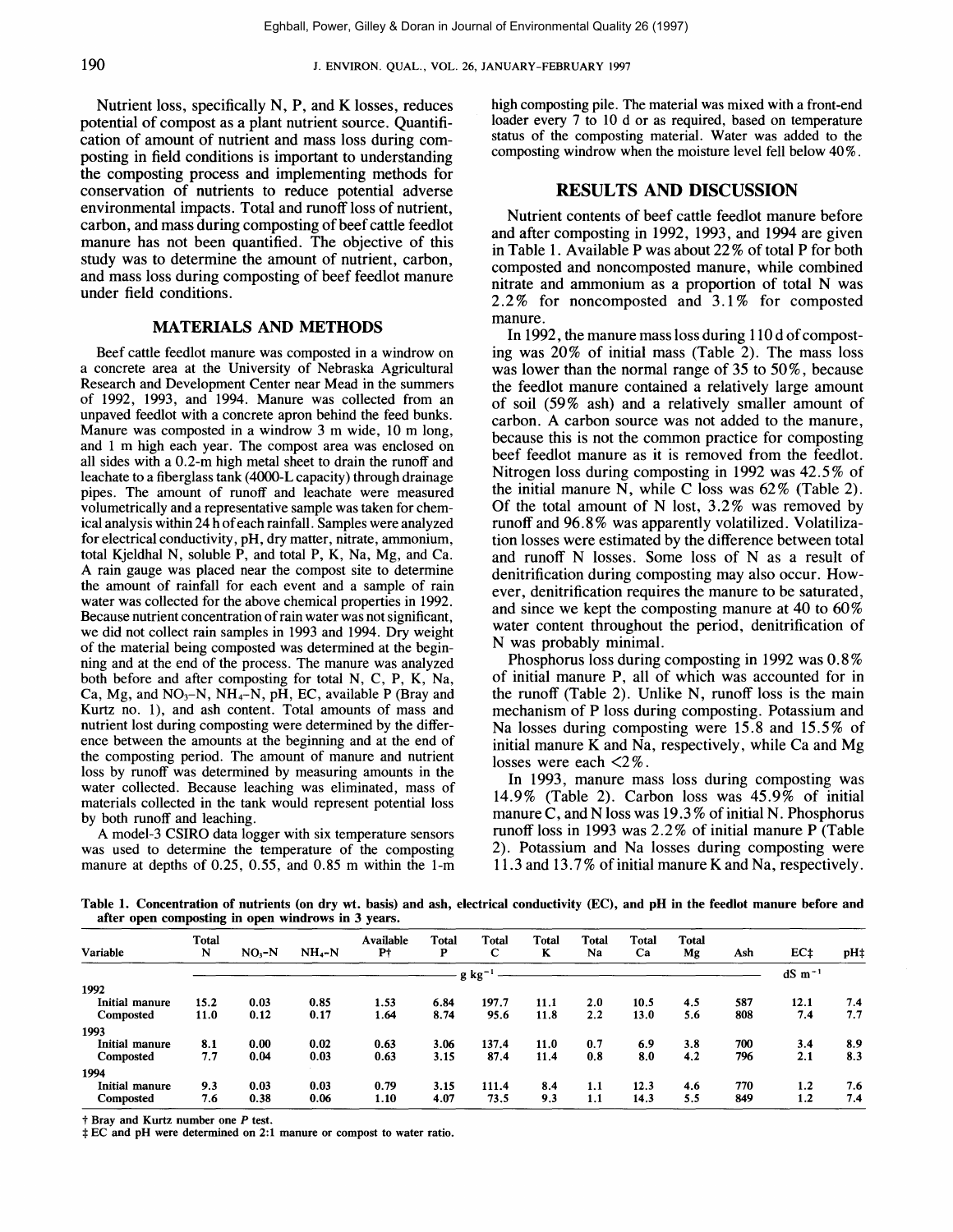#### 192 J. ENVIRON. QUAL., VOL. 26, JANUARY-FEBRUARY 1997

| Composting<br>days | Rain | Runoff                              | <b>Solid</b> | pH  | EC  | <b>Total</b><br>N | $NO3-N$ | $NH_{-}N$ | Soluble<br>P | <b>Total</b><br>P | <b>Total</b><br>K | <b>Total</b><br>Na | <b>Total</b><br>Ca | <b>Total</b><br>Mg |  |  |  |
|--------------------|------|-------------------------------------|--------------|-----|-----|-------------------|---------|-----------|--------------|-------------------|-------------------|--------------------|--------------------|--------------------|--|--|--|
|                    | cm   | $dS$ m <sup>-1</sup><br>$g kg^{-1}$ |              |     |     |                   |         |           |              | $mg \ kg^{-1}$    |                   |                    |                    |                    |  |  |  |
| 6                  | 1.8  | 250                                 | 0.6          | 7.2 | 0.5 | 15                | 0.1     | 1.4       | 8.6          | 16                | 115               | 17                 | 17                 | 6                  |  |  |  |
| 9                  | 3.0  | 930                                 | 1.3          | 7.1 | 0.5 | 17                | 0.2     | 25.7      | 7.8          | 17                | 116               | 15                 | 17                 |                    |  |  |  |
| 14                 | 2.9  | 950                                 | 1.0          | 7.1 | 0.4 | 17                | 0.2     | 3.3       | 6.4          | 13                | 90                | 10                 | 16                 |                    |  |  |  |
| 18                 | 1.1  | 110                                 | 1.0          | 7.3 | 0.6 | 19                | 0.0     | 5.2       | 11.7         | 23                | 134               | 17                 | 23                 |                    |  |  |  |
| 22                 | 8.8  | 4160                                | 3.4          | 7.6 | 1.8 | 77                | 0.4     | 14.7      | 9.5          | 32                | 427               | 58                 | 38                 | 17                 |  |  |  |
| 23                 | 3.5  | 1870                                | 2.5          | 7.6 | 1.8 | 67                | 0.3     | 11.0      | 11.5         | 35                | 447               | 56                 | 39                 | 19                 |  |  |  |
| 25                 | 1.4  | 440                                 | 1,5          | 7.6 | 1.2 | 48                | 0.2     | 7.1       | 8.6          | 30                | 301               | 40                 | 28                 | 13                 |  |  |  |
| 43                 | 1.1  | 340                                 | 4.8          | 7.3 | 0.7 | 76                | 0.1     | 7.7       | 9.6          | 27                | 174               | 19                 | 23                 |                    |  |  |  |
| 51                 | 6.4  | 2370                                | 1.6          | 7.6 | 0.9 | 46                | 0.2     | 14.1      | 24.0         | 42                | 182               | 26                 | 38                 | 13                 |  |  |  |
| 60                 | 0.6  | 150                                 | 1.4          | 7.3 | 1.0 | 30                | 3.0     | 1.0       | 8.6          | 27                | 231               | 32                 | 21                 |                    |  |  |  |
| 64                 | 3.7  | 1550                                | 1.5          | 6.9 | 1.1 | 41                | 0.7     | 3.5       | 10.2         | 32                | 271               | 38                 | 28                 | 14                 |  |  |  |
| 82                 | 3.7  | 1020                                | 1.5          | 7.5 | 1.2 | 34                | 1.8     | 2.6       | 10.5         | 19                | 270               | 37                 | 28                 | 11                 |  |  |  |
| 85                 | 1.5  | 380                                 | 1.0          | 7.4 | 0.6 | 22                | 1.3     | 1.3       | 6.5          | 15                | 123               | 18                 | 13                 |                    |  |  |  |
| 90                 | 1.9  | 380                                 | 0.9          | 7.4 | 0.7 | 18                | 1.6     | 0.9       | 7.2          | 18                | 170               | 24                 | 14                 |                    |  |  |  |
| 107                | 1.7  | 250                                 | 0.6          | 7.5 | 0.3 | 9                 | 0.9     | 0.9       | 4.4          | 9                 | 55                | 11                 | 14                 |                    |  |  |  |

Table 4. Nutrient concentration, solid, pH, and electrical conductivity (EC) of runoff collected from composting beef feedlot manure open windrow in 1993.

total P in runoff was 23.7 mg  $kg^{-1}$  in 1993 and 17.0 in 1994 (average of all samplings). Total P concentration in 1992 was even higher than in 1993 and 1994. Except for two samplings in 1992 and 1994, nitrate concentration of runoff from the compost pile was  $\leq 10$  mg kg<sup>-1</sup> (Tables 3, 4, and 5). In a field situation, some of this nitrate would have leached into the soil. Nienaber and Ferguson (1994) found nitrate-N content of  $2500 \text{ kg}$  ha<sup>-1</sup> per 7.6-m depth under a site used for composting for 9 yr. They also observed nitrate movement to a depth of 2 m beneath a composting site after only 2 yr of composting activity. Nitrate has a potential of reaching the groundwater if not utilized by growing plants. Ammonium concentrations of leachate were higher than 2.5 mg  $kg^{-1}$  level at all sampling times in 1992 and 1994 and in most sampling times in 1993 (Tables 3, 4, and 5). Ammonium-N concentrations  $>2.5$  mg kg<sup>-1</sup> may be harmful to fish (USEPA, 1973). Potassium and Na concentrations in runoff were also high and may have adverse effects on soil structure.

Temperature reached  $65^{\circ}$ C (149°F) within 24 h of starting the composting process at all depths within the compost pile in 1992 (Fig. 1). A temperature of 55°C for 3 d is necessary to destroy the pathogens in the compost while critical temperature for killing most weed seeds is 63°C (Rynk et al., 1992). Temperature was consistently lower at all compost depths in 1993 than in 1992 and reached 55°C only for a short period at the 55-cm depth within the compost. The difference is probably due to lower manure C and N concentrations in 1993 than in 1992 (Table 1). Significant drops in temperature indicate the times when the windrow was turned. Around Day 65, the temperature decreased to  $40^{\circ}$ C (104 $^{\circ}$ F),

indicating the end of the thermophilic process in both years. After this, the windrow was no longer turned, and the material was allowed to cure for an additional 45 d. After this period, the temperature of the composted material was near ambient. In 1994, because of technical difficulties, we were unable to determine temperature for the entire composting period. However, manure temperature reached 65°C after 2.5 d of composting at the 85- and 25-cm depths within the composting pile (data not shown). About 110 d was necessary for completion of the composting process each year.

#### **CONCLUSIONS**

Nutrient loss, specifically N, can be a major problem in composting of feedlot manure. As much as 40% of total manure  $\bar{N}$  can be lost during composting. Nitrogen loss during composting was related to total N content of manure. The C/N ratio of manure had a smaller effect on N loss. Losses of K and Na in runoff and leachate from the composting manure can also be substantial in years with large numbers of rainfall events. Phosphorus loss during composting was small and resulted mainly through runoff. Reduced electrical conductivity after composting in 1992 and 1993 indicated that loss of nutrients reduced salt content of the manure. Temperature necessary to destroy pathogens and weed seeds were generated within the compost in 1992 and 1994. These temperatures were not routinely obtained in 1993 because of the low C and N content of manure being composted. Runoff and leaching from composting sites may be a significant contributor of N, P, K, and Na to surface and ground waters. Because of  $N$ ,  $K$ ,  $Na$ , and  $C$  loss

Table 5. Nutrient concentration, solid, pH, and electrical conductivity (EC) of runoff collected from composting beef feedlot manure open windrow in 1994.

| Composting<br>days | Rain | <b>Runoff</b> | Solid            | pH  | EC                   | Total<br>N | $NO3-N$        | $NH_{4}-N$ | <b>Soluble</b> | Total | <b>Total</b> | <b>Total</b><br>Na | Total<br>Ca | <b>Total</b><br>Mg |
|--------------------|------|---------------|------------------|-----|----------------------|------------|----------------|------------|----------------|-------|--------------|--------------------|-------------|--------------------|
|                    | cm   |               | $g kg^{-1}$      |     | $dS$ m <sup>-1</sup> |            | $mg \ kg^{-1}$ |            |                |       |              |                    |             |                    |
|                    | 2.1  | 265           | 2.4              | 6.8 | 0.9                  | 25         | 0.3            | 7.0        | 10.8           | 15    | 151          | 52                 | 42          |                    |
| 29                 | 1.3  | 265           | 7.0              | 7.3 | 1.5                  | 114        | 0.3            | 19.6       | 10.9           | 22    | 268          | 81                 | 47          | 20                 |
| 44                 | 2.5  | 475           | 1.6 <sub>1</sub> | 6.9 | 1.1                  | 35         | 8.7            | 11.0       | 8.9            |       | 219          | 56                 | 23          | 12                 |
| 55                 | 3.8  | 1230          | 3.7              | 7.1 | 0.9                  | 72         | 8.6            | 19.2       | 12.6           | 23    | 253          | 65                 | 23          | 16                 |
| 72                 | 5.8  | 1225          | 1.6              | 7.0 | 0.7                  | 30         | 25.1           | 5.0        | 12.1           | 14    | 212          | 58                 | 27          | 16                 |